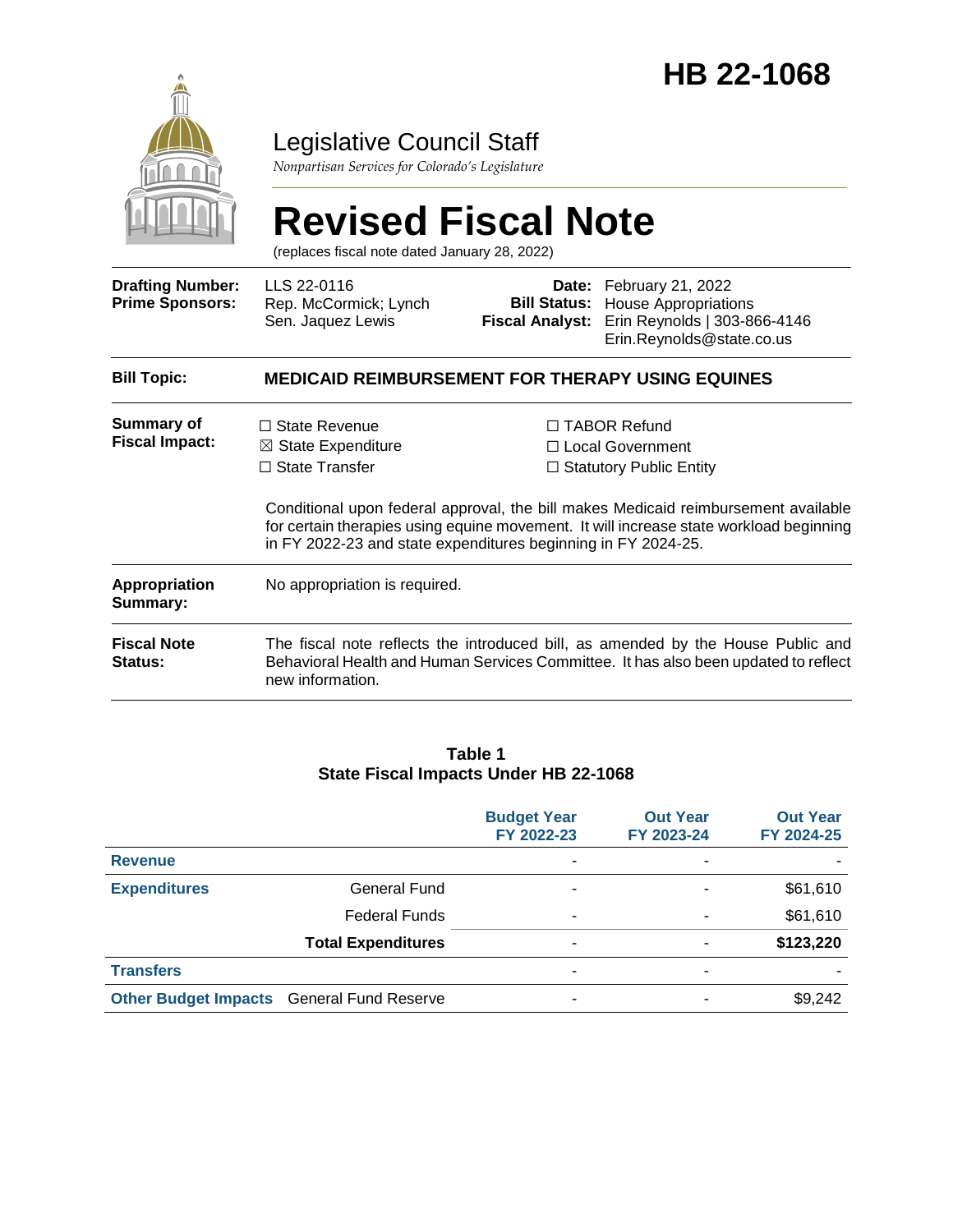Page 2

## February 21, 2022 **HB 22-1068**

#### **Summary of Legislation**

Subject to federal authorization and federal financial participation, on or after July 1, 2024, the bill makes Medicaid reimbursement available for therapy using equine movement when provided by a physical therapist, occupational therapist, or speech-language pathologist.

#### **Background**

Equine therapy is a physical therapy, occupational therapy, and speech-language pathology treatment strategy that uses the multidimensional movement of the horse to improve neuromuscular function and sensory processing in children and adults with movement dysfunction.

Medicaid has provided some states with Section 1115 demonstration waivers to test new or existing ways to deliver and pay for health care services, and Colorado has been authorized for equine therapy for some members under three Center for Medicaid Services (CMS) waivers:

- Children's Extensive Support (CES) Waiver;
- Home and Community Based Services-Children's Habilitation Residential Program (CHRP); and
- Supported Living Services (SLS).

#### **State Expenditures**

The bill increases state workload and expenditures in the Department of Health Care Policy and Financing (HCPF) beginning in FY 2022-23.

**Projected service expenditures.** The fiscal note assumes federal approval will be granted to allow for equine therapy as a physical, occupational, or speech therapy for the state's Medicaid population.

Currently, 161 people receive equine therapy through waivers at a reimbursement rate of \$21; and under the bill, this population will receive equine therapy through Medicaid at a reimbursement rate of \$31 used for other forms of physical, occupational, or speech therapy. Annually, this population uses 12,322 service units; therefore, a \$10 increase in per unit reimbursement will increase costs by about \$123,220 per year, with 50 percent coming from federal funds.

Other than the waiver recipients, the fiscal note assumes the bill's impact on medical services premiums will be minimal since equine therapy will be provided within the existing physical, occupation, and speech therapy structure, and does not increase eligibility. After the first year of implementation in FY 2024-25, any caseload impact will be captured in HCPF's forecast during the annual budget process.

**Waiver-related workload.** Staff will establish an implementation plan for federal review; complete any necessary waiver amendments for CES, CHRP, and SLS; make conforming contract modifications; provide training; and measure performance outcomes. This work can be accomplished within existing appropriations.